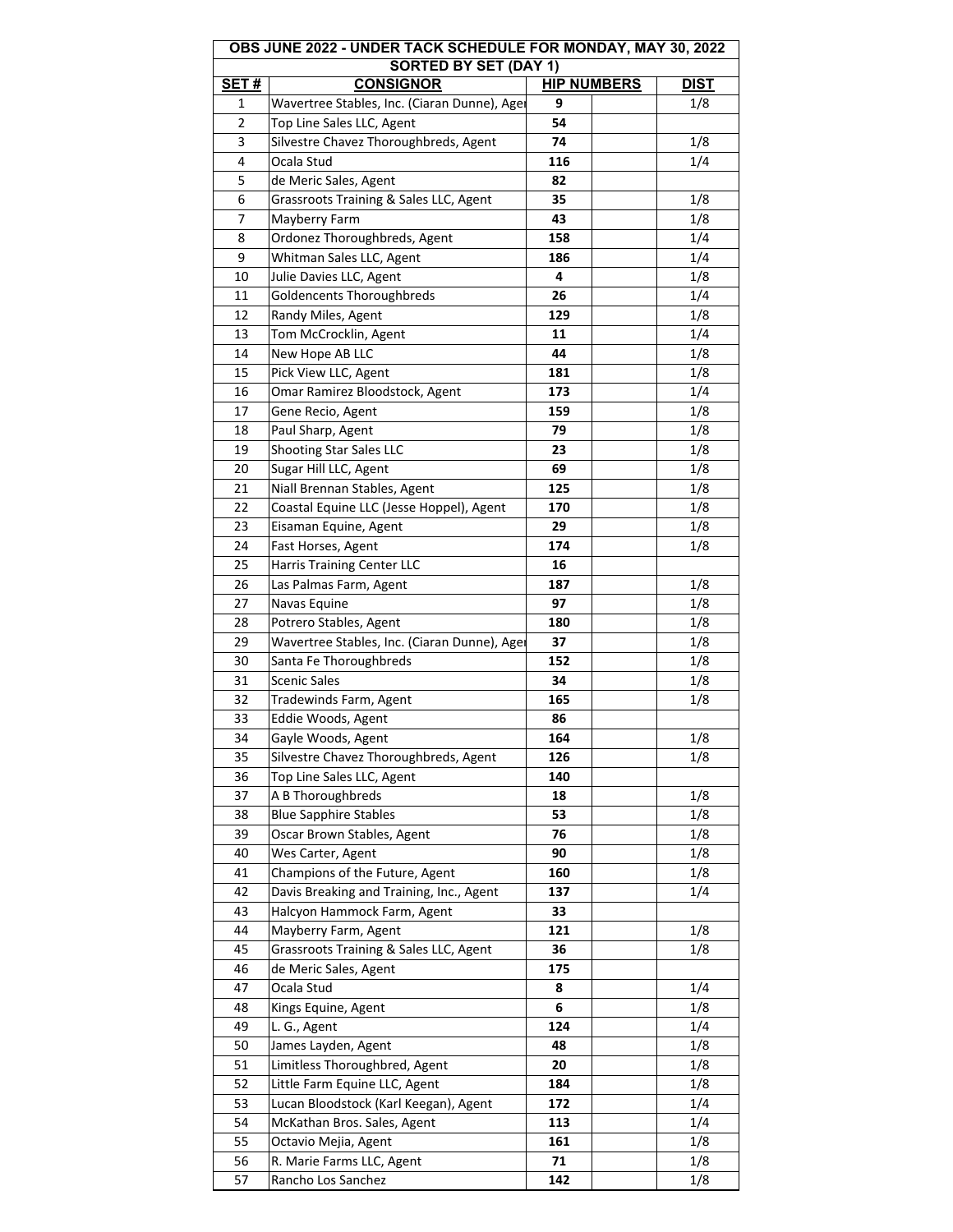| <b>OBS JUNE 2022 - UNDER TACK SCHEDULE FOR MONDAY, MAY 30, 2022</b> |                                              |                    |  |             |  |  |
|---------------------------------------------------------------------|----------------------------------------------|--------------------|--|-------------|--|--|
| <b>SORTED BY SET (DAY 1)</b>                                        |                                              |                    |  |             |  |  |
| <u>SET #</u>                                                        | <b>CONSIGNOR</b>                             | <b>HIP NUMBERS</b> |  | <u>DIST</u> |  |  |
| 58                                                                  | Randy Miles, Agent                           | 145                |  | 1/8         |  |  |
| 59                                                                  | Goldencents Thoroughbreds, Agent             | 141                |  | 1/4         |  |  |
| 60                                                                  | Julie Davies LLC, Agent                      | 131                |  | 1/8         |  |  |
| 61                                                                  | Whitman Sales LLC, Agent                     | 156                |  | 1/8         |  |  |
| 62                                                                  | Ordonez Thoroughbreds, Agent                 | 155                |  | 1/4         |  |  |
| 63                                                                  | Raptor Thoroughbreds, Agent                  | 73                 |  | 1/8         |  |  |
| 64                                                                  | Really and Truly Thoroughbreds               | 24                 |  | 1/4         |  |  |
| 65                                                                  | RiceHorse Stable (Brandon & Ali Rice)        | 122                |  |             |  |  |
| 66                                                                  | <b>RSVP Sales</b>                            | 171                |  |             |  |  |
| 67                                                                  | <b>Ruby Champion Horses</b>                  | 22                 |  | 1/8         |  |  |
| 68                                                                  | Wavertree Stables, Inc. (Ciaran Dunne), Ager | 65                 |  | 1/8         |  |  |
| 69                                                                  | Top Line Sales LLC, Agent                    | 64                 |  |             |  |  |
| 70                                                                  | Silvestre Chavez Thoroughbreds, Agent        | 14                 |  | 1/8         |  |  |
| 71                                                                  | S B M Training and Sales, Agent              | 94                 |  | 1/8         |  |  |
| 72                                                                  | Scanlon Training & Sales, Agent              | 21                 |  | 1/8         |  |  |
| 73                                                                  | Six K's Training & Sales LLC, Agent          | 99                 |  | 1/8         |  |  |
| 74                                                                  | Smokey Willow Farm                           | 25                 |  | 1/8         |  |  |
| 75                                                                  | <b>Universal Performance Horses</b>          | 58                 |  | 1/8         |  |  |
| 76                                                                  | White Lilac (Katie Miranda)                  | 1                  |  | 1/8         |  |  |
| 77                                                                  | Wildheart Thoroughbreds LLC, Agent           | 169                |  | 1/8         |  |  |
| 78                                                                  | A. G. Sales                                  | 166                |  | 1/4         |  |  |
| 79                                                                  | AVP Training and Sales, Agent                | 12                 |  | 1/8         |  |  |
| 80                                                                  | Blue River Bloodstock, Inc., Agent           | 114                |  | 1/8         |  |  |
| 81                                                                  | Centofanti Thoroughbreds, Agent              | 112                |  | 1/8         |  |  |
| 82                                                                  | Classic Bloodstock LLC, Agent                | 49                 |  | 1/8         |  |  |
| 83                                                                  | Cruzin' Thoroughbreds, Agent                 | 80                 |  | 1/4         |  |  |
| 84                                                                  | Dark Star Thoroughbreds (Stori Atchison), Ag | 27                 |  | 1/8         |  |  |
| 85                                                                  | Peggy S. Dellheim LLC, Agent                 | 177                |  | 1/8         |  |  |
| 86                                                                  | Gabriel Dixon, Agent                         | 92                 |  | 1/8         |  |  |
| 87                                                                  | Envision Equine, Agent                       | 100                |  | 1/8         |  |  |
| 88                                                                  | <b>Fabian Sales</b>                          | 19                 |  | 1/8         |  |  |
| 89                                                                  | Wavertree Stables, Inc. (Ciaran Dunne), Ager | 108                |  | 1/8         |  |  |
| 90                                                                  | Ocala Stud, Agent                            | 101                |  | 1/4         |  |  |
| 91                                                                  | de Meric Sales, Agent                        | 147                |  |             |  |  |
| 92                                                                  | Grassroots Training & Sales LLC, Agent       | 70                 |  | 1/8         |  |  |
| 93                                                                  | Mayberry Farm, Agent                         | 96                 |  | 1/8         |  |  |
| 94                                                                  | Harris Training Center LLC, Agent            | 95                 |  |             |  |  |
| 95                                                                  | Fast Horses, Agent                           | $\mathbf{2}$       |  | 1/8         |  |  |
| 96                                                                  | Eisaman Equine, Agent                        | 51                 |  | 1/8         |  |  |
| 97                                                                  | Coastal Equine LLC (Jesse Hoppel), Agent     | 93                 |  | 1/8         |  |  |
| 98                                                                  | Niall Brennan Stables, Agent                 | 167                |  | 1/4         |  |  |
| 99                                                                  | Sugar Hill LLC, Agent                        | 105                |  | 1/8         |  |  |
| 100                                                                 | Shooting Star Sales LLC, Agent               | 59                 |  | 1/8         |  |  |
| 101                                                                 | Paul Sharp, Agent                            | 130                |  | 1/8         |  |  |
| 102                                                                 | Gene Recio, Agent                            | 60                 |  | 1/8         |  |  |
| 103                                                                 | Omar Ramirez Bloodstock, Agent               | 123                |  | 1/4         |  |  |
| 104                                                                 | Pick View LLC, Agent                         | 163                |  | 1/8         |  |  |
| 105                                                                 | Silvestre Chavez Thoroughbreds, Agent        | 138                |  | 1/8         |  |  |
| 106                                                                 | Top Line Sales LLC, Agent                    | 61                 |  |             |  |  |
| 107                                                                 | New Hope AB LLC                              | 128                |  | 1/8         |  |  |
| 108                                                                 | Tom McCrocklin, Agent                        | 17                 |  | 1/4         |  |  |
| 109                                                                 | Ordonez Thoroughbreds, Agent                 | 157                |  | 1/4         |  |  |
| 110                                                                 | Whitman Sales LLC, Agent                     | 107                |  | 1/4         |  |  |
| 111                                                                 | Julie Davies LLC, Agent                      | 98                 |  | 1/8         |  |  |
| 112                                                                 | Goldencents Thoroughbreds                    | 117                |  | 1/8         |  |  |
| 113                                                                 | Randy Miles, Agent                           | 153                |  | 1/8         |  |  |
| 114                                                                 | Wavertree Stables, Inc. (Ciaran Dunne), Ager | 135                |  | 1/8         |  |  |